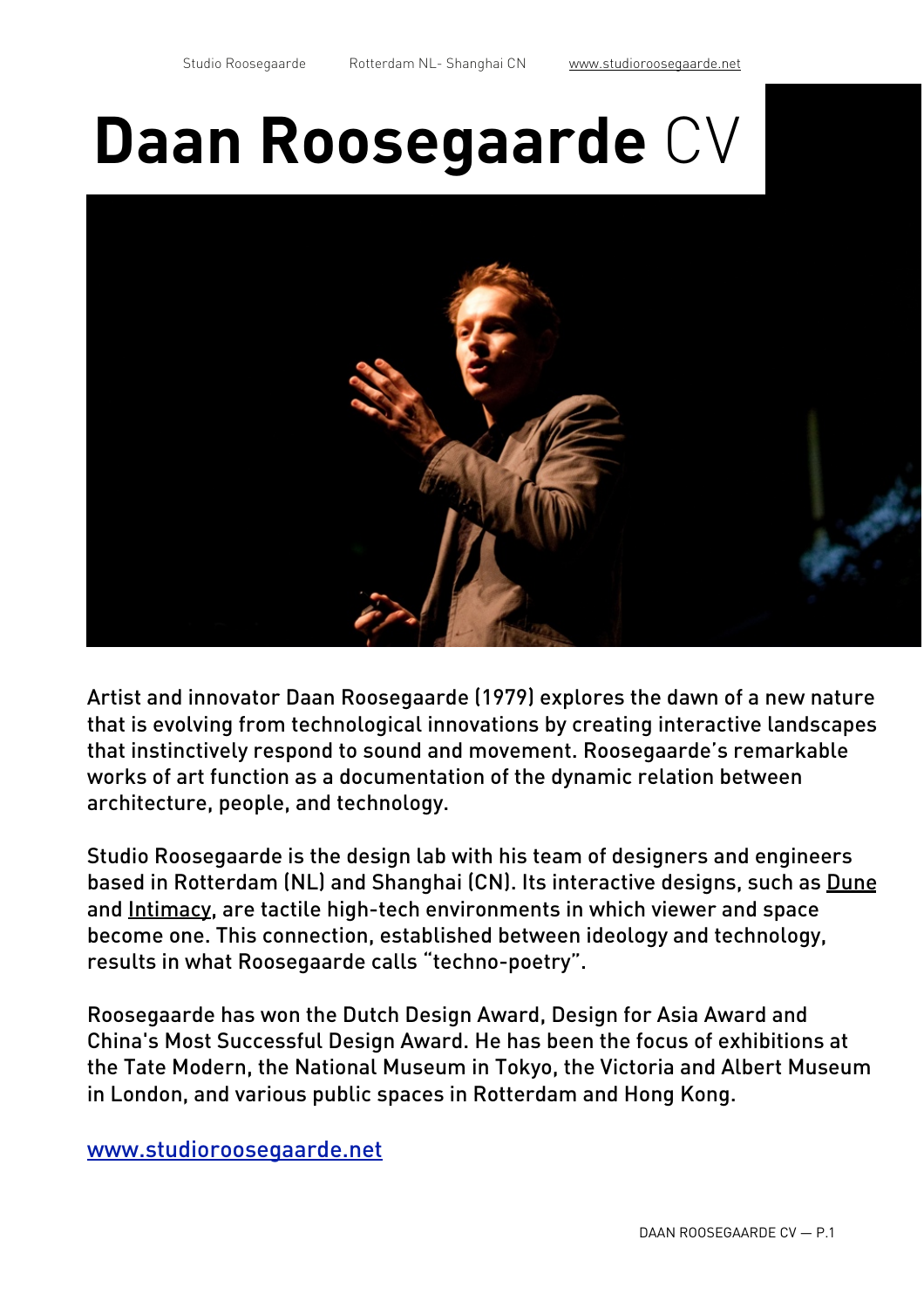Born in Nieuwkoop (1979). Works and lives in Rotterdam (NL) and Shanghai (CN).

## Education

2003-2005, Berlage Institute, Postgraduate Laboratory of Architecture, Rotterdam, NL. 2001-2003, Academy of Fine Arts (Cum Laude), Enschede, NL. 1997-1999, Arnhem Institute for the Arts, Arnhem, NL.

Commissions

## 2011-2012

Permanent artwork, Maasvlakte2 Rotterdam, NL. 'Lotus Dome' for Lille3000, Lille, FR. Permanent artwork in Stockholm, SE. Permanent artwork 'Marbles' Almere, NL. Permanent artwork Hotelschool Amsterdam, NL. Permanent artwork 'Sensor Valley' Assen, NL. Permanent light artwork in Shanghai Parcs, CN. Permanent light artwork Strijp-S, Eindhoven, NL. 2010

Permanent artwork 'Lunar' for GGz Breda, NL. 2009

Permanent artwork 'Dune 4.2' for CBK Rotterdam NL. 'Venus for Venice' Venice Biennale/ DROPSTUFF, IT. 'Liquid Space 6.1' Oerol, Terschelling, NL. 2008

'Liquid Space 6.0' for YCAM, Yamaguchi, JP. 'Sustainable Dance Floor' at Club WATT Rotterdam, NL. 2007

'Flow 5.0' for TodaysArt, The Hague, NL. 'Dune 4.1' for Rotterdam 2007 City of Architecture, NL. 'Flow 5.0 (beta)' Modern Galleria, Ljubljana, SLO. 2006

'Dune 4.0' for Netherlands Media Art Institute, Amsterdam (NIMK), NL.

'Flow 5.1' art collection of Tauw, Deventer, NL. 'House' art collection of Rabobank, Eindhoven, NL. '22 beds' art collection of Royal Auping, Deventer, NL.

Selected Exhibitions

# 2012

'Lotus Model' & 'Intimacy', 3rd Art and Science International Beijing, CN. 'Lotus Dome' Fantastic Lille3000, Lille, FR. 'Crystal' PICNIC, Eye Museum, Amsterdam, NL. 'Lotus' Facade 2012, CBK Zeeland, NL. 'Dune' 18th Biennale of Sydney, AU. 'Intimacy' Vienna Fashion Week, AT. 'Lotus Dome' Sainte Madeleine Church, Lille, FR. 'Lotus' Digitalarti Accenture, Paris, FR. 'Intimacy' Liberation of Light, Eindhoven, NL. 'Flow' Stedelijk Museum Den Bosch, NL. 'Intimacy' Central Museum of Textiles, Lodz, PL. 'Dune' Indian Institute for Technology, Kharagpur, IN. 'Lotus' Yota Space, Sint Petersburg, RU. 'Liquid Space' Yota Space, Sint Petersburg, RU. 'Liquid Space' Kinetica Museum, London, UK. 'Marbles' Canary Wharf, London, UK.

#### 2011

'Intimacy 2.0' SIGGRAPH Asia 2011, Hong Kong, CN. 'Dune' + 'Intimacy' Design Week, Guangzhou, CN.

'Dune' Design for Asia Award, Hong Kong, CN. 'Intimacy 2.0' + 'Dune' STRP Festival, Eindhoven, NL. 'Intimacy' Futurotextiles, Renaix, BE. 'Dune' Design Museum Holon, Holon, IS. 'Liquid Space' Lumiere, Durham, UK. 'Dune' Shanghai Creative Industry Week, Shanghai, CN. 'Art & Money' with Daan Roosegaarde CBK Utrecht, NL. 'Intimacy' Museo del Tessuto, Prato, IT. 'Flow 5.0' BLOOOM Art Fair, Cologne. DE. 'Dune' + 'Intimacy' Bejing Design Week, Beijing, CN. 'Lotus 7.0' + 'Intimacy' ISEA 2011, Istanbul, TU. 'Flow 5.0' City Hall, Assen, NL. 'Liquid Space' Zachte G, Heerlen, NL. 'Flow 5.0' **Círculo de Bellas Artes, Tenerife, SP.** 'Lotus' Route du Nord, Rotterdam, NL. 'Lotus' Cityscapes Gallery, Art Amsterdam, NL. 'Rechts inhalen' Kunstenlab, Deventer, NL. 'Liquid Space' i\_beta, Heerlen, NL. 'Intimacy' Palacio de la Merced, Córdoba, SP. 'Intimacy Black' Pretty Smart Textiles, Herning, DE. 'Liquid Space' Festival Clash, Groningen, NL. '**Interactive Landscapes'** International Design Biennial, Ningbo Museum of Art, CN. '**Intimacy'** Museum Maritim, Barcelona, SP. '**Dune'** Garage Center for Contemporary Culture in Moscow, RU.

#### 2010

'**Dune'** CAFA Art Museum, Beijing, CN. '**Dune'** Designhuis, Eindhoven, NL. 'Liquid Space 6.0' Chopin Public square, Gdynia, PL. 'Flow 5.0' DDA exhibition, Shanghai, CN. 'Intimacy' eCulture Fair, Dortmund, DE. 'Dune' Temple University, Philadelphia, USA. 'Flow 5.0' TEKS, Trondheim, NOR. 'Dune' Nuit Blanche, Toronto, CA. 'Dune' Common Room, Bandung, ID. 'Intimacy' Centraal Museum, Utrecht, NL. 'Liquid Space 6.0' Gogbot 2010, Enschede, NL. 'Intimacy' Impakt Open Air, Utrecht, NL. 'Flow 5.0' SIGGRAPH, Los Angeles, USA. 'Dune' Erasmushuis, Jakarta, ID. 'Flow 5.0' Poetry of Motion, Ars Electronica, Berlin, DE. 'Liquid Space 6.0' Olala, Lienz, AU. 'Lotus 7.0' Le Cube, Paris, FR. 'Intimacy' Villa Nuts, The Hague, NL. 'Dune' Elektra, Montreal, CA. 'Flow 5.0' Red Dot museum, Essen, DE. 'Dune' Discovery Place, Charlotte, USA. 'Flow 5.0' Hybrid Art, Moscow, RU. 'Dune' CODE, Cultural Olympics 2010, Vancouver, CA.

#### 2009

'Dune' Decode Victoria & Albert Museum, London, UK. 'Flow 5.0' Victoria & Albert Museum, London, UK. 'Dune' Lumiere, Durham Cathedral Cloisters, UK. 'Flow 5.0' Dutch Design Week (Puls), Eindhoven, NL. 'Dune' artwithoutwalls , Louisville, USA. 'Dune' Biennale Kijkduin 2009, NL. 'Liquid Space 6.0' STRP, Eindhoven, NL. 'Liquid Space 6.0' V2\_, Rotterdam, NL. 'Dune' NEXT, Innovation Lab Aarhus, DM. 'Studio Roosegaarde' at Arcam, Amsterdam, NL. 'Dune' CeBIT 2009, Hannover, DE. 'Flow 5.0' National Art Center, Tokyo, JP. 'Dune' Tempelhof, Berlin, DE.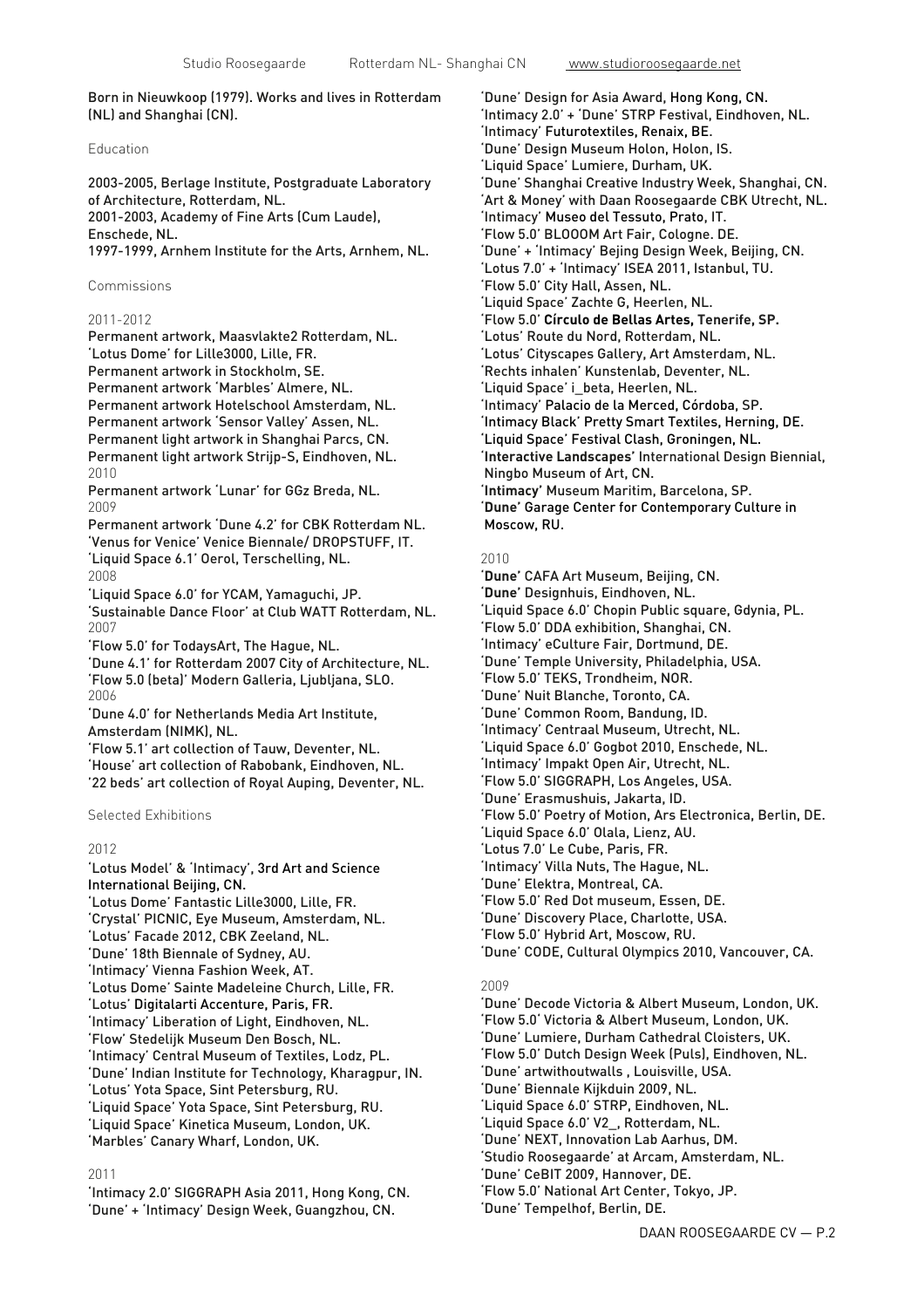# 2008

'Flow 5.0' Tent Digital, London, UK. 'Dune' Innovationlab Bredsten, DM. 'Dune' Museum Reina Sofia Madrid, ES. 'Dune' La Triennale di Milano, ITA. 'Flow 5.0' PICNIC Amsterdam, NL. 'Dune' International Festival of New Film Split, HR. 'Dune' Sculpture Quadrennial 2008 Riga, LV. 'Dune' Digital Art, Lacda Los Angeles, USA. 'Dune' Elettrowave/ BIP, Livorno, ITA. 'Dune' Oerol, Terschelling, NL.

# 2007

'Flow 5.0' Kapelica Gallery, Ljubljana, SLO. 'Dune 4.1' Microwave, International New Media Arts Festival, Hong Kong, CN. 'Dune 4.1' Lumineus, Amersfoort, NL. 'Dune 4.1' Croisees d'Artistes, Paris, FR. 'Dune 4.1' STRP, Eindhoven, NL. 'Dune 4.1' Radiance Biennale, Glasgow, UK. 'Dune 4.1' PICNIC, Amsterdam, NL. 'Dune 4.1' TodaysArt, The Hague, NL. 'Dune 4.1' Museumnacht, Heerenveen, NL. 'Dune 4.1' Synch 2007, Athens, GR. '4D-Pixel' Kapelica Gallery, Ljubljana, SLO. 'Wind 3.0' Museum Belvedere, Heerenveen, NL.

#### 2006

'Flow 5.0' Triennale U3 Ljubljana, SLO. 'Liquid 2.0' Gogbot Media Art Festival, Enschede, NL. 'Liquid 2.0' Five Days Off, Montevideo, Amsterdam, NL. '4D-Pixel' Melkweg, Amsterdam, NL. '4D-Pixel' Adaptables 2006, TU Eindhoven, NL. '4D-Pixel' 'Electromagnetic Bodies' V2, Rotterdam, NL. '4D-Pixel' Innovatiebeurs, Jaarbeurs Utrecht, NL.

Selected Lectures

#### 2012

Stedelijk Museum, Amsterdam, NL. Architectural Association London, UK. Tsinghua University, Beijing, CN Smart City World Congress, Barcelona, ES. Dutch Design Week, Eindhoven, NL. Willem de Kooning Opening Year, Rotterdam, NL. Droog Lab, Amsterdam, NL. TodaysArt, The Hague, NL. Concrete Design Competition, Den Bosch, NL. TEDx Binnenhof, Ridderzaal, The Hague, NL. Smart Shaping Light, Kortrijk, BE. Zhejiang University, Hangzhou, CN. Creativity Now, Haarlem, NL. [Staedelschule Frankfurt, DE](http://www.staedelschule.de/architecture/). [International Symposium Architectural Glass](http://glassresearch.sunderland.ac.uk/about/newsevents/events/event/index.php?eid=589)  [Sunderland, UK](http://glassresearch.sunderland.ac.uk/about/newsevents/events/event/index.php?eid=589). TEDx, Moscow, RU. Tongji University, Shanghai, NL. Minerva Studium Generale, Groningen, NL. Material Xperience, Ahoy Rotterdam, NL. Hogeschool voor de Kunsten, Utrecht, NL. MIT Design, Pune, IN. Indian Institute for Technology, Kharagpur, IN.

## 2011

Guangzhou Design Week, Guangzhou, CN. Stedelijk Museum Assen Hedendaagse Kunst, NL. **Dutch Digital Design, De Unie, Rotterdam, NL. Vodafone Firestarters, Eindhoven, NL.** Young Professionals Symposium, Rotterdam, NL. Forum Media Vibes, Groningen. NL. 100% Design, Shanghai, CN. RockBund Art Museum, Shanghai, CN. Hogeschool Nijmegen, NL. KUMU Museum, Tallinn, ES. London Design Week, Clerkenwell, UK. Dutch Design Workspace, Shanghai, CN. HAN, Arnhem, NL. INDESEM, TU Delft, NL. Nl Conference, Muziekgebouw, Amsterdam, NL. Design Academy (Master), Eindhoven, NL. TOPOS, Maastricht, NL. Desso, Antwerpen BE & Utrecht, NL.

# 2010

EUREOS, Rotterdam, NL. Minerva, Groningen, NL. TVVL, Tilburg, NL. STRP, Eindhoven, NL. Architectuurcentrum, Eindhoven, NL. Singapore Polytechnic University, Singapore, SI. University Eindhoven, NL. Publicafa, Maastricht, NL. ArchiFest, Singapore, SI. Science City, York, UK. WhyFactory, TU Delft, NL. Detmold University, Detmold, DE. International Economic Forum, Gdynia, PL. Media Architecture Biennale, Vienna, AT. KL Design Forum, Kuala Lumpur, MA. Universitas Pendidika, Bandung, ID. Institut Kesenian, Jakarta, ID. Technical University, Delft, NL. TEDx Rotterdam, NL. Fontys Hogeschool voor de Kunsten, Tilburg, NL. Concordia, Montreal, CA. ETH Zurich, CH. SKOR 'Between private en public', Amsterdam, NL.

# 2009

CODE Dialogues, Vancouver, CA. TU Delft 'Hyperbody' Architecture, Delft, NL. Honours program Art & Research, Amsterdam, NL. KABK, The Hague, NL. IDEA Festival, Louisville, USA. University of Kentucky, Lexington, USA. NEXT at Innovation Lab Aarhus, DM. Test\_Lab V2\_, Rotterdam, NL. Trimo Urban Crash, Trebjne, SLO. Dutch Design Week Eindhoven, NL. TU Delft Stylos Delft, NL.

#### 2008

Workshop eARTS with V2, Shanghai, CN. AIR de Unie Rotterdam, NL. Arup Amsterdam, NL. UN Studio Amsterdam, NL. Havenkwartier Deventer, NL. Lecture at HKU Utrecht, NL.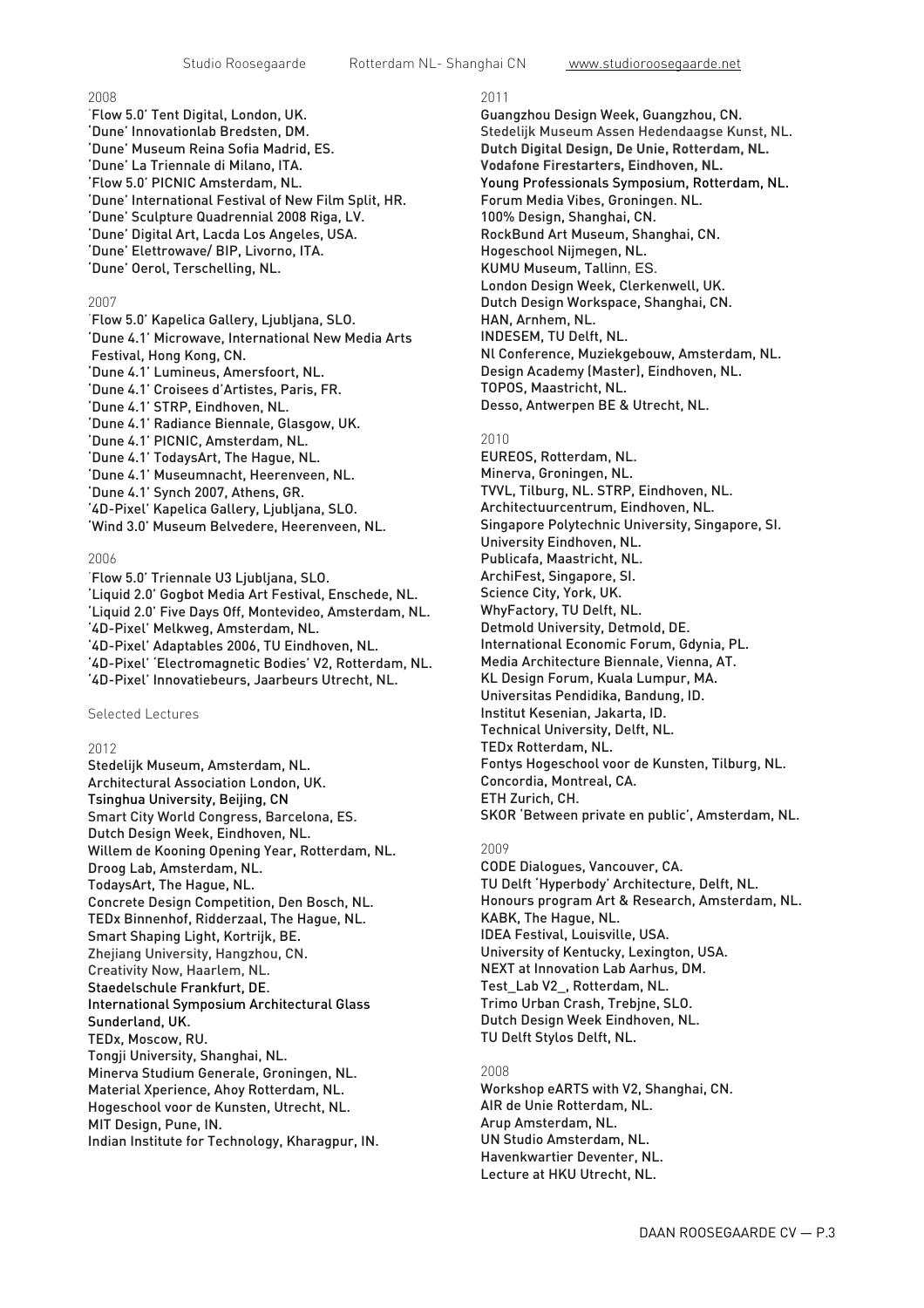## 2007

Pecha Kucha Moroso, Milano, IT. Microwave International New Media Arts Festival, Hong Kong, CN. Dutch Design Days, Ljubljana, SLO.

Softspace at Tate Modern, London, UK. Museumnacht Boymans van Beuningen, Rotterdam, NL. AKI academy of Fine Art, Enschede, NL. External advisor for ArtEZ, Arnhem, NL.

## $-2007$

Pecha Kucha Night at OffCorso, Rotterdam, NL. Mediasociateit Twente, Enschede, NL. Bouwen met Staal at Kersten Europe, Wanssum, NL. Game, Set and Match II conference, TU Delft, NL. Lecture and tutor at workshop Cool baroque AKI Enschede, NL.

Architect model making OMA, Rotterdam, NL. Lecture and tutor at workshop Sonic Spaces ArtEZ Zwolle, NL.

Co-editor publication KM3 at MVRDV, Rotterdam, NL.

Selected Publications

## 2012

Algemeen Dagblad, Amsterdam, NL NRC Next, Amsterdam, NL. Column, 21st Herald Business, Shanghai, CN. Cover Interview, Digitalarti #10, Paris, FR. Article, Volkskrant 29/6, Amsterdam, NL. Article, Dutch Design China, Shanghai, CN. Article, Items (2), Amsterdam, NL. Article, Volkskrant 16/5, Amsterdam, NL. Article, Vision magazine, Beijing, CN. Article, Living Live, Shanghai, CN. Interview, Book 'Hands On', Amsterdam, NL. Interview, 'Design Magazine', Guangzhou, CN. Interview, Designer & Designing, Beijing, CN. Interview, Wereldverbeteraars, Amsterdam, NL.

#### 2011

Article, TIME magazine, USA. Cover article, ALL Design, Shanghai, CN. Interview, ODE (11), Amsterdam, NL. Interview, The Bund, Shanghai, CN. Article, Time Out, Shanghai, CN. Interview, Dutch Design Yearbook, NL. Interview, Modern Weekly, Shanghai, CN. Article, KERB, Melbourne, AU. Abitare, Shanghai, CN. Interview, Kunstbeeld (6), Amsterdam, NL. Book 'A Touch of Code', Gestaltung, Berlin, DE. Article, Best Practice, Virtueel Platform, NL. Article, De Architect Interiors, Amsterdam, NL. Interview, SPROUT, Amsterdam, NL.

#### 2010

Interview, NRC Next 30/11, Rotterdam, NL. Interview (+ portrait), NRC Handelsblad 26/11, Rotterdam, NL. Interview (+ portrait), Algemeen Dagblad 23/11, Rotterdam, NL. Interview (+ cover portrait), Bright 36, Amsterdam, NL. Interview (+ portrait), Volkskrant 8/10, Amsterdam, NL. Article, Octogon, September, Budapest, HU.

Article, Surface, November, Beijing, CN.

Interview, Dutch Film Festival (cover), Utrecht, NL. Article, D Lux, no.7, Milano, IT. Article, Transmaterial 3, Princeton, New York, USA. Article, New Exhibition Design, Avedition, Dusseldorf, DE. Interview, The Edge, 28 June, Kuala Lumpur, MA. Interview, The Poetics of Space, Sonic Acts Press, Amsterdam, NL. Article, De Architect, no.2, Amsterdam, NL. Article, VPRO Gids, no.36, Amsterdam, NL. Article, The future envelope 4, June TU Delft, NL. Interview, CBK Kaat, no.4, Rotterdam, NL. Interview, 'Werden wir ewig leben?', Spiegel, Berlin, DE. Interview, Blueprint, no.18, Kuala Lumpur, MA.

#### 2009

Article, A+U, no.12, Tokyo, JP. Review, Domus, February, Milano, ITA. Interview, BK-Informatie, no.3, Amsterdam, NL. TV Documentary, DWDD, VARA, Hilversum, NL. TV Documentary, Opium, AVRO, Hilversum, NL. Interview, BLIK, no.22, University Utrecht, NL. Article, DAX, no.24, Delft, NL. Article, Indian Architect and Builder, no.22, Mumbai, IN. Article, Dutch Design Yearbook, NAi publishers, Rotterdam, NL. Article, Interactive Architecture, Princeton, New York, USA. Article, Harvard Design, no.30, Cambridge, UK. Article, Guscio, Maggioli Editore, Milano, IT. Interview Metro (cover), 10 November, Amsterdam, NL. Interview, Architectural Design, May/ June, London, UK. Interview STRP magazine, Eindhoven, NL. Interview, Bright no. 26, Amsterdam, NL. Article, Lexus, Spring, Nagoya, JP. Article, Blueprint, December, Kuala Lumpur, MA. Review, AXIS, no.2, Tokyo, JP. Interview, Volkskrant, 24 July, Amsterdam, NL.

#### 2008

Review, MARK, December, Amsterdam, NL. Interview, Ottagono, May, Milano, ITA. Article, Blueprint Asia, October/ November, Kuala Lumpur, MA. Article, Lightlife, no.1, Munich, DE. Interview, Archithese, no.6, Zurich, CH.

Interview, KLM I-Fly, no.2, Amsterdam, NL. Interview, Items, July/ August, Amsterdam, NL. Interview, Elsevier, no.40, Amsterdam, NL. Article, RIHAN, no.2, Hong Kong, HK. Article, AtD, no.5, Beijing, CN. Article, LAB, no.6, Ekaterinburg, RUS. Review, IN OUT, no.2, Shenzhen, CN. Interview, Il Sole 24 Ore, 21 February, Milano, ITA. Review, Rotterdam 2007 City of Architecture, Rotterdam, NL. Article, Contemporary Art of Science and Technology, Sciencep, Beijing, CN.